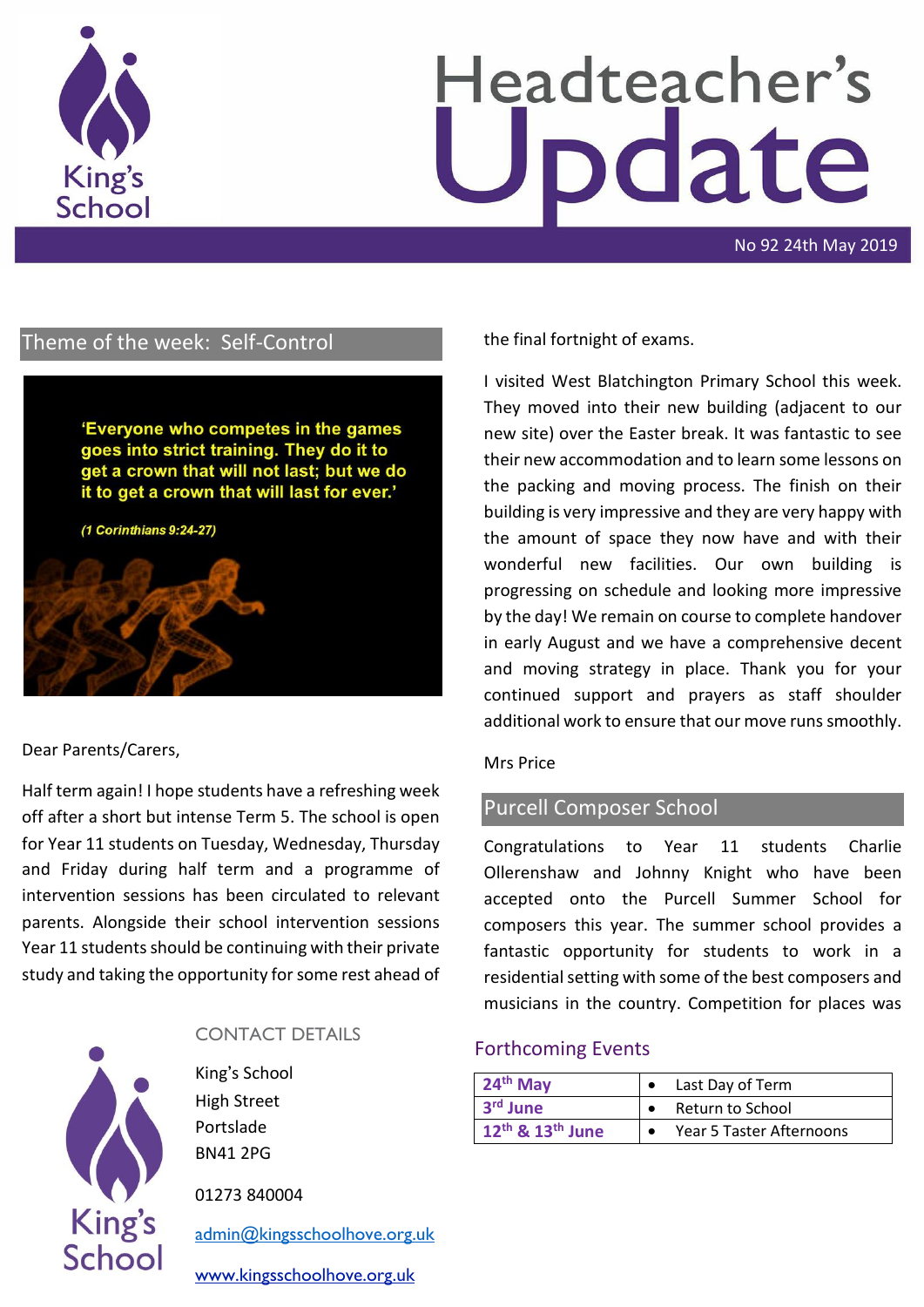# **King's School**

intense this year, as always, and both boys had to go through a rigorous application process. We are proud of both students and of our wonderful Lead Teacher for Music, Mrs Brennan, who has supported and encouraged the boys during their time at King's.

# Request for Revision Guides

If Year 11 students have revision guides/textbooks which they no longer wish to keep once GCSE exams finish the school would be grateful to receive any donations which could be recycled for next year's cohort to use. Please drop in any donated books to the school office.

## Buses Update

Mrs Price has been in touch with Adrian Strange, Head of Operations at Brighton and Hove Buses, this week. His team are working on the September timetable which will include new morning routes to the new permanent site.

Mrs Price will be meeting with Adrian later this month/early next month to review a draft timetable. Adrian has confirmed that the final timetable will be available to circulate to parents before the summer break begins.

Mrs Price is also in contact with the Big Lemon bus company about the number 47 route which might be of use to some of our students coming to the new site from the Portslade area.

## Grand Union Canal Race

On Friday 24th May Mrs Price will be leaving school early to travel to Birmingham for the Grand Union Canal Race which starts at 6am on the morning of Saturday 25<sup>th</sup> May.

The Grand Union Canal Race (or GUCR) is a non-stop 145 mile running race from Central Birmingham to Little Venice in London. Runners have to complete the course in 45 hours (finishing by 3am on Monday  $27<sup>th</sup>$  May). Mrs Price is running the race as a personal challenge and to raise funds for three children's cancer charities (more information about the charities and Mrs Price's reasons for running the race can be found here: [https://uk.virginmoneygiving.com/fundraiser-](https://uk.virginmoneygiving.com/fundraiser-display/showROFundraiserPage?userUrl=SarahPrice48&pageUrl=1)

[display/showROFundraiserPage?userUrl=SarahPrice48](https://uk.virginmoneygiving.com/fundraiser-display/showROFundraiserPage?userUrl=SarahPrice48&pageUrl=1) [&pageUrl=1\)](https://uk.virginmoneygiving.com/fundraiser-display/showROFundraiserPage?userUrl=SarahPrice48&pageUrl=1).

Training has been going well and Mrs Price completed the 50 mile South Downs Way race on  $6<sup>th</sup>$  April which suggests that a finish might be possible though it's by no means guaranteed!

Mrs Price is grateful to RET and the school community for their support of this challenge and hopes it might inspire some of our students to push their own limits.

## Brighton Festival Event

Tomorrow, Saturday 25<sup>th</sup> May, King's returns to Hangleton Community Centre for the second year running, as part of Brighton Festival.

Our Place features dance, drama, live music, workshops and events at the very heart of the community, FOR the community.

Come and see a short devised drama entitled THE TICKER starring Year 7 and 8 students and then enjoy our school samba band playing in the grounds. THE TICKER takes place in the main hall at 4pm and the band are due to play at 4.30pm, although events run all day long! For more details follow this link:

# [https://brightonfestival.org/files/2eec15802ba1858c1](https://brightonfestival.org/files/2eec15802ba1858c12eb3d8892e23f36.pdf) [2eb3d8892e23f36.pdf](https://brightonfestival.org/files/2eec15802ba1858c12eb3d8892e23f36.pdf)

Mrs Grosvenor

Head of Arts

## Year 11

The first half of the exam season is finished and so far we've been really impressed with the conduct and commitment of all our year 11 students. This is a just a reminder that after half term Year 11 will not be required to attend school unless they have an exam or a Period 4 or 7 revision lesson. If they find themselves in school with insufficient time to return home between Exams and/or revision sessions then they will be welcome to stay on site and attend their usual lessons